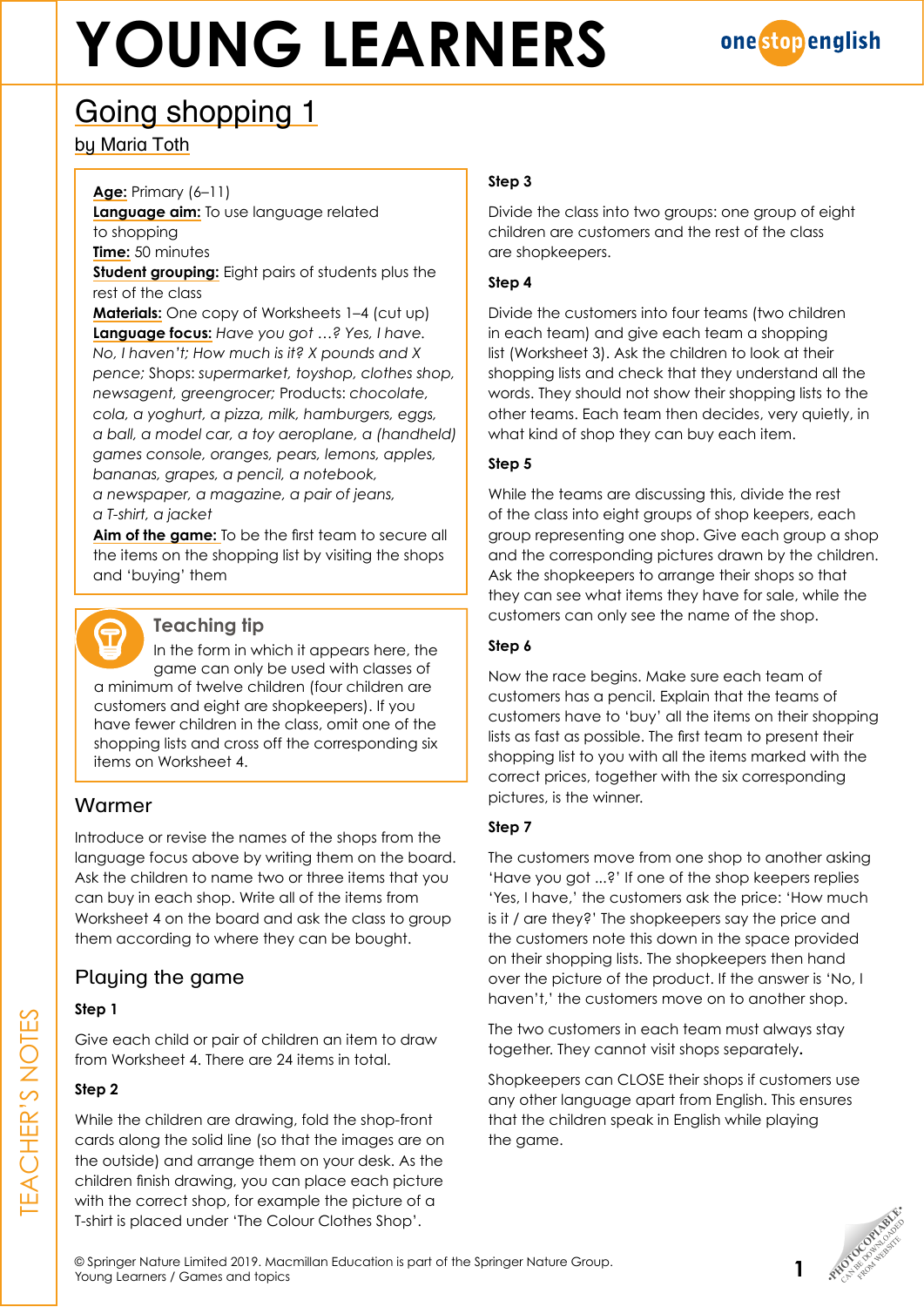

## Going shopping 1

by Maria Toth

### **Step 8**

Other rounds using new teams can be played by making extra photocopies of the shopping lists (Worksheet 3). In this way, all of the children take their turn in being customers and shopkeepers.

## *Key:*

## *Shopping list 1*

*apples 45p oranges 65p some milk 80p a notebook 30p a T-shirt £6.00 a games console £15.00*

### *Shopping list 2*

*grapes 70p lemons 50p 6 eggs 80p a bottle of cola 30p a magazine 80p a pair of jeans £20.00*

#### *Shopping list 3*

*pears 85p hamburgers 80p chocolate 30p a pencil 20p a ball £2.50 a toy aeroplane £2.00*

### *Shopping list 4*

*bananas 70p a pizza £2.50 a yoghurt 30p a newspaper 50p a model car £3.00 a jacket £15.60*

## Extra ideas

Different items can be introduced into the game as long as the changes are made on all four sheets. The game can then be used to practise more vocabulary on food, toys, household objects, etc.

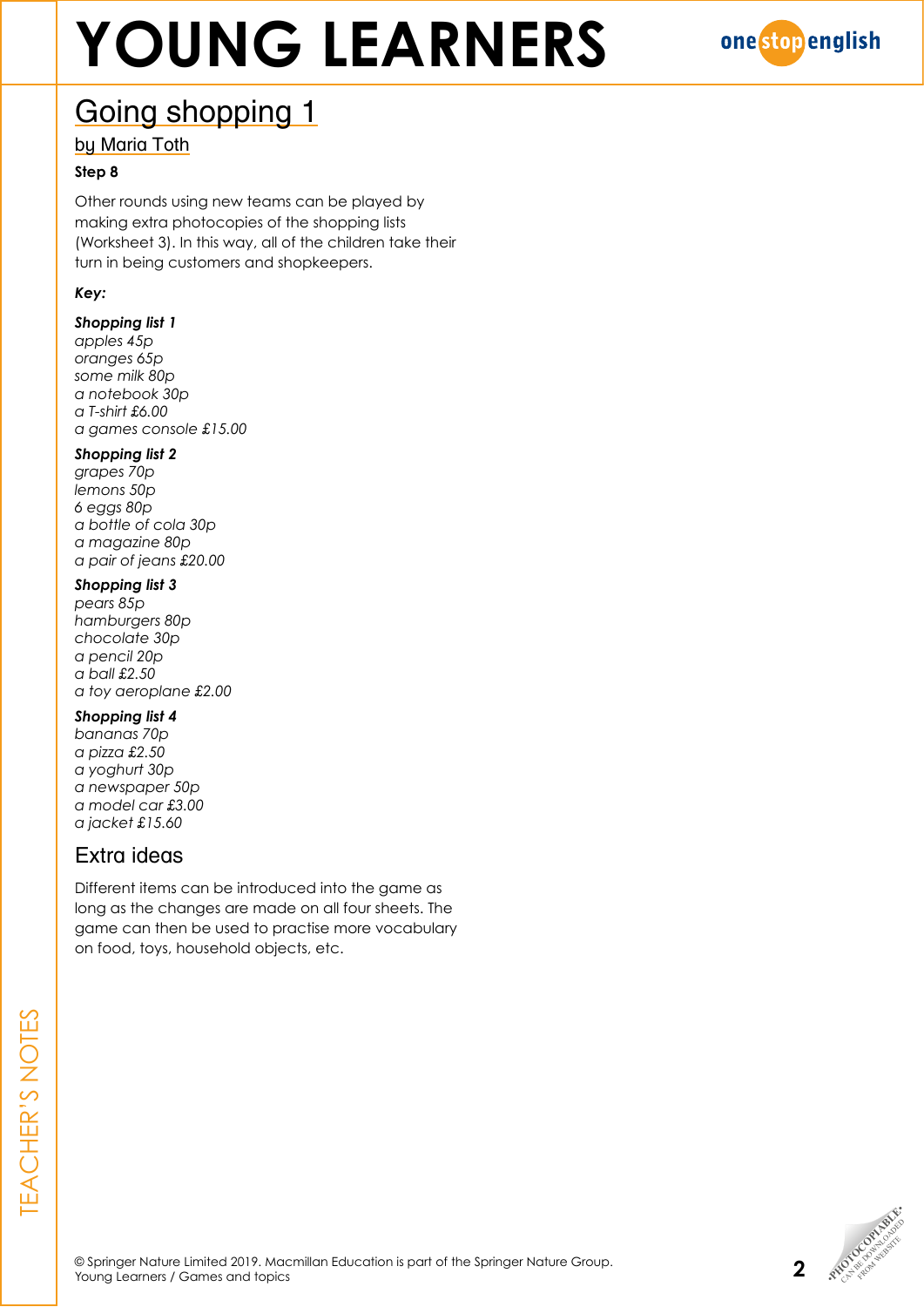



© Springer Nature Limited 2019. Macmillan Education is part of the Springer Nature Group.

WORKSHEET 1

NORKSHEET

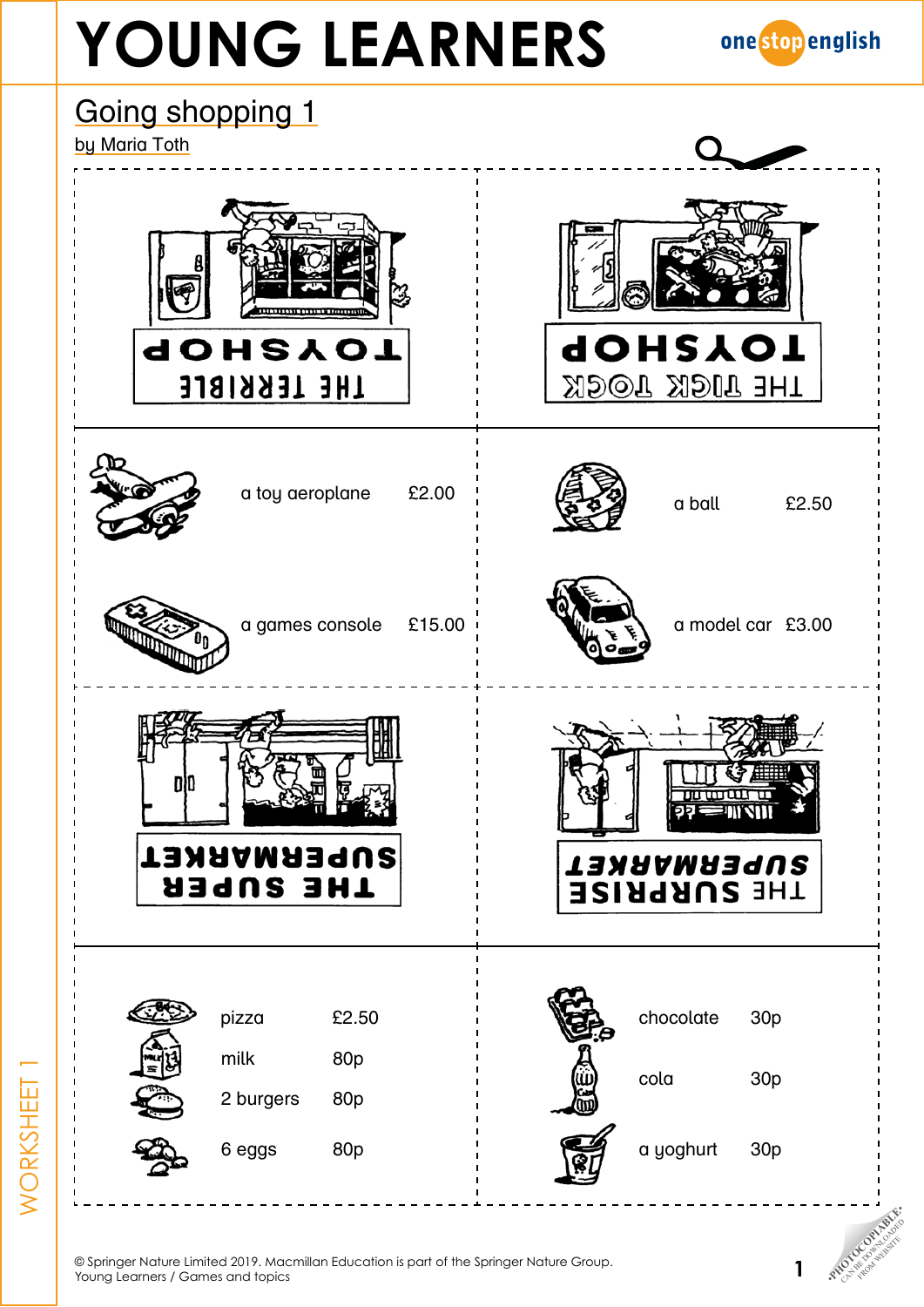



© Springer Nature Limited 2019. Macmillan Education is part of the Springer Nature Group.

WORKSHEET 2

**NORKSHEET 2** 

FROM WEBSITE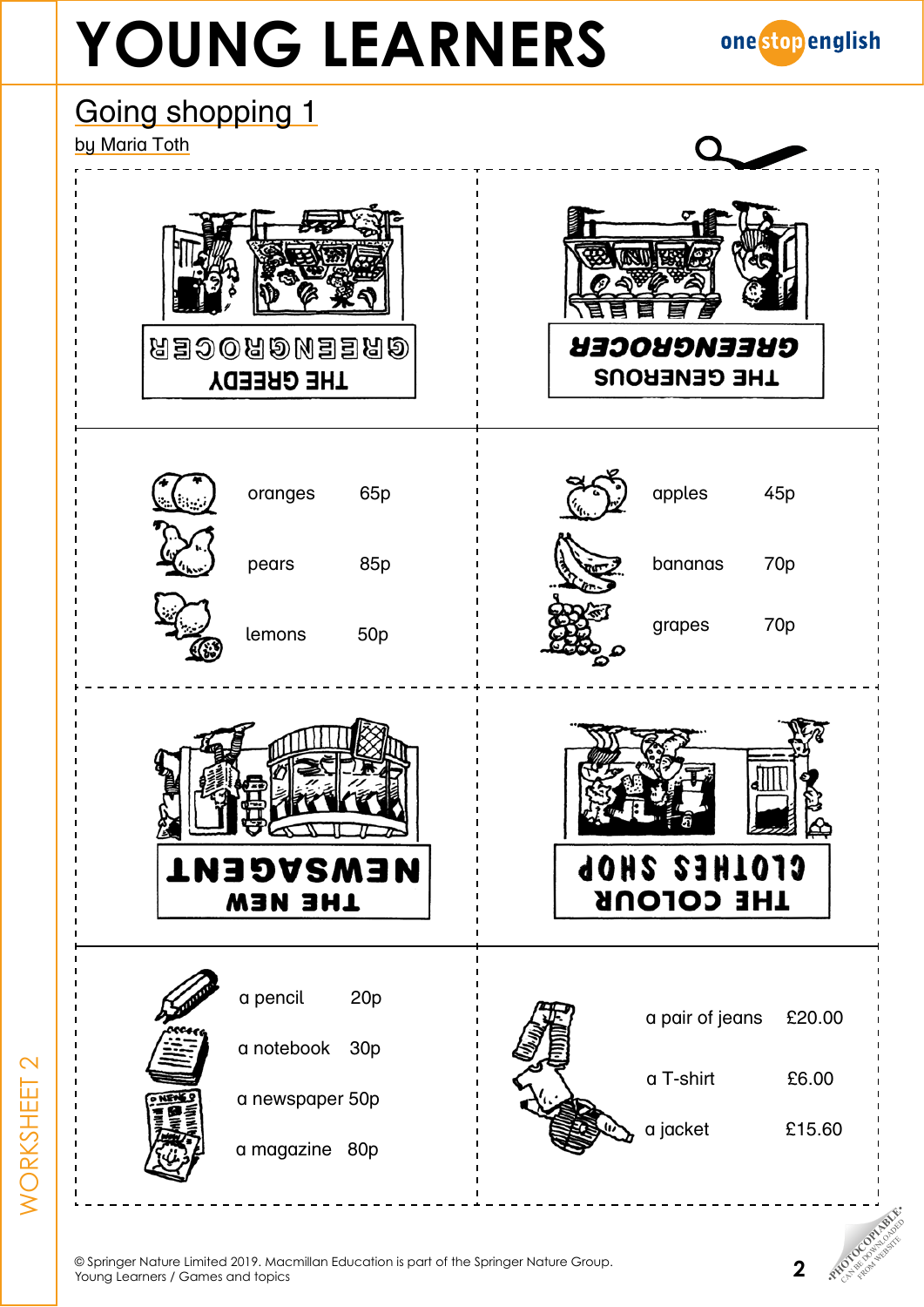

| Shopping list 2                                           |
|-----------------------------------------------------------|
| $\Box$ grapes ________                                    |
| $\Box$ lemons _________                                   |
|                                                           |
| a bottle of cola _________                                |
| a magazine ________                                       |
| a pair of jeans ________                                  |
| Shopping list 4                                           |
| bananas                                                   |
| $\alpha$ pizza $\_\_\_\_\_\_\_\_\_\_\_\_\_\_\_\_\_\_\_\_$ |
| a yoghurt ________                                        |
| a newspaper ________                                      |
| a model car ________                                      |
| a jacket _________                                        |
|                                                           |
|                                                           |

WORKSHEET 3

WORKSHEET 3